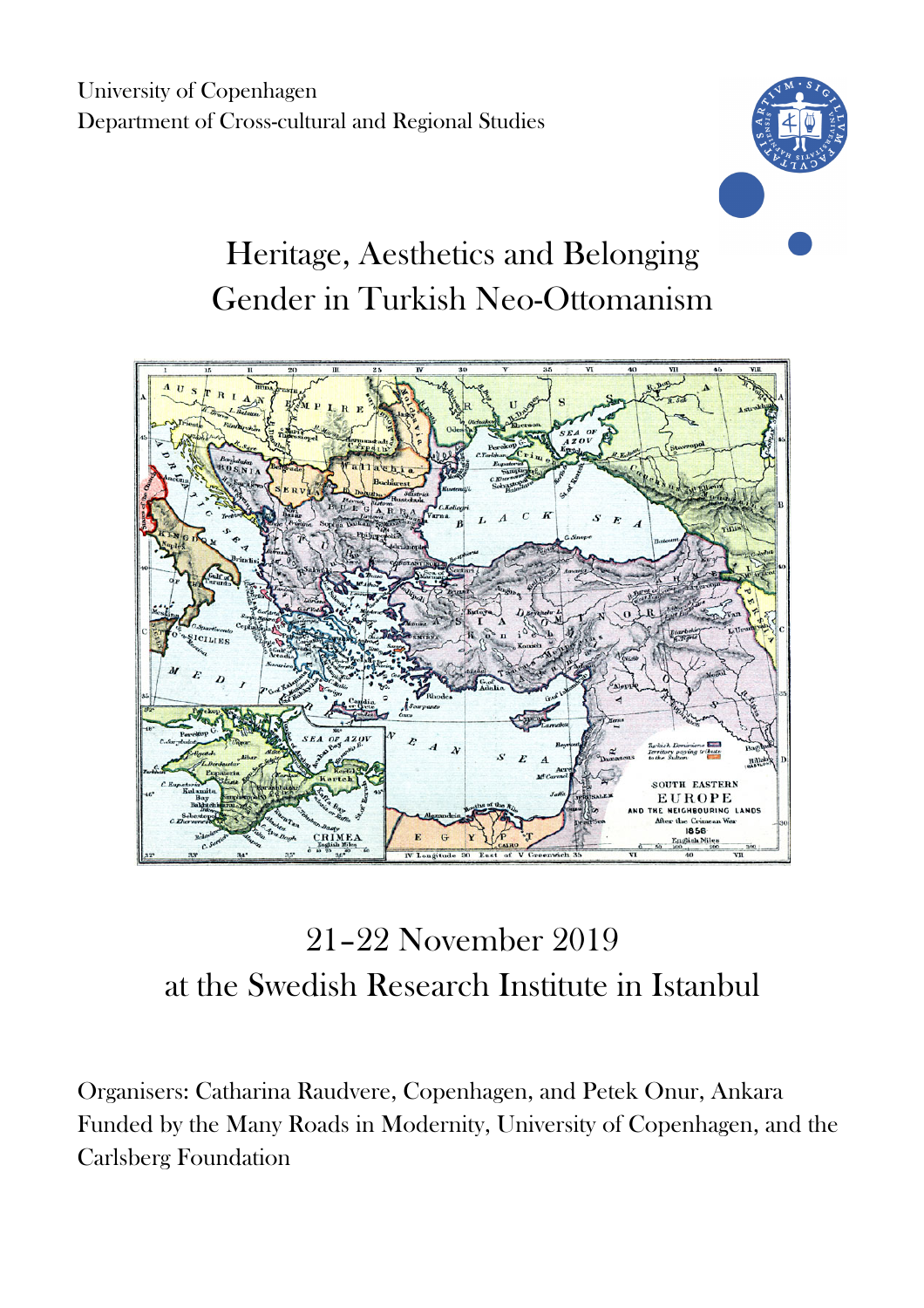### Thursday, November 21

| 12:30 | lunch                                                                                                                                                            |
|-------|------------------------------------------------------------------------------------------------------------------------------------------------------------------|
| 13:30 | Catharina Raudvere and Petek Onur: Welcome                                                                                                                       |
|       | Panel 1<br><b>Chair Petek Onur</b>                                                                                                                               |
| 13:45 | Catharina Raudvere Neo-Ottomanism - Ideology,<br>Mobilization and History Cultures. Some Initial Remarks<br>Discussant Kerem Öktem                               |
| 14:15 | Courtney Dorroll Memory and Forgetting in Neo-Ottomanism.<br>The Case of the Ulucanlar Prison Museum<br>Discussant Yeşim Arat                                    |
| 15:00 | Coffee Break                                                                                                                                                     |
|       | Panel 2<br>Chair Yeşim Arat                                                                                                                                      |
| 15:30 | Hande Eslen-Ziya De-Europeanisation, Neo-Ottomanism and<br>New Turkey. Leading to all New Grounds for Patriarchy within<br>Academia<br>Discussant Ayşe Saktanber |
| 16:15 | Murat Ergin, Yağmur Karakaya Neo-Ottomanism and Popular<br>Cultural Representations of Masculinity<br>Discussant Ayşe Öncü                                       |
| 17:00 | Summing up the day                                                                                                                                               |
| 19:00 | Dinner                                                                                                                                                           |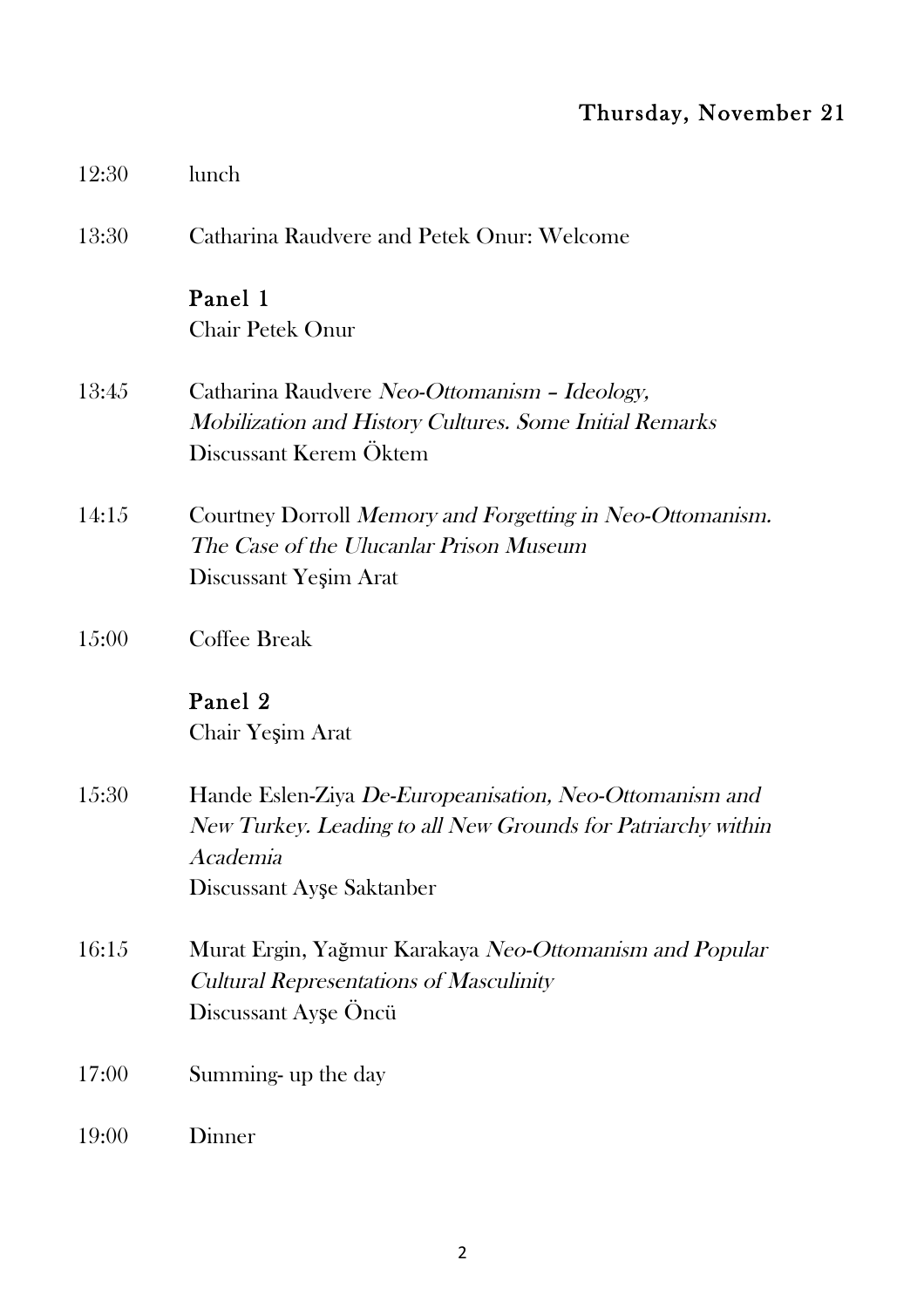### Friday, November 22

| 9:45  | Coffee                                                      |
|-------|-------------------------------------------------------------|
|       | Panel III                                                   |
|       | Chair Ayşe Saktanber                                        |
| 10:15 | Petek Onur The New Ottoman Henna Nights and Women in        |
|       | Palace Nostalgia                                            |
|       | Discussant Ayşe Oncü                                        |
| 11.00 | Torsten Janson Sensing the Prophet. Commemoration and       |
|       | <b>Religious Affect in Turkish Publics</b>                  |
|       | Discussant Yeşim Arat                                       |
| 12.15 | Lunch                                                       |
|       | Panel IV                                                    |
|       | Chair Catharina Raudvere                                    |
| 14:00 | Özgür Kaymak Gendering Ethno-Religious Boundaries. Mixed    |
|       | Marriage Patterns of Jewish, Rum Orthodox and Armenian      |
|       | Communities of Istanbul                                     |
|       | Discussant Ayşe Öncü                                        |
| 14:45 | Nazan Maksudyan Centennial of the First World War in Turkey |
|       | and Neo-Ottomanist Themes                                   |
|       | Discussant Kerem Öktem                                      |
| 15:30 | <b>Coffee Break</b>                                         |
| 16:00 | Round-table discussion                                      |
|       | Chair Catharina Raudvere                                    |
|       | Ayşe Öncü, Ayşe Saktanber, Kerem Öktem, Yeşim Arat          |
| 16:45 | Guidelines, deadlines, etc. for the publication             |
| 19:00 | Dinner                                                      |
|       |                                                             |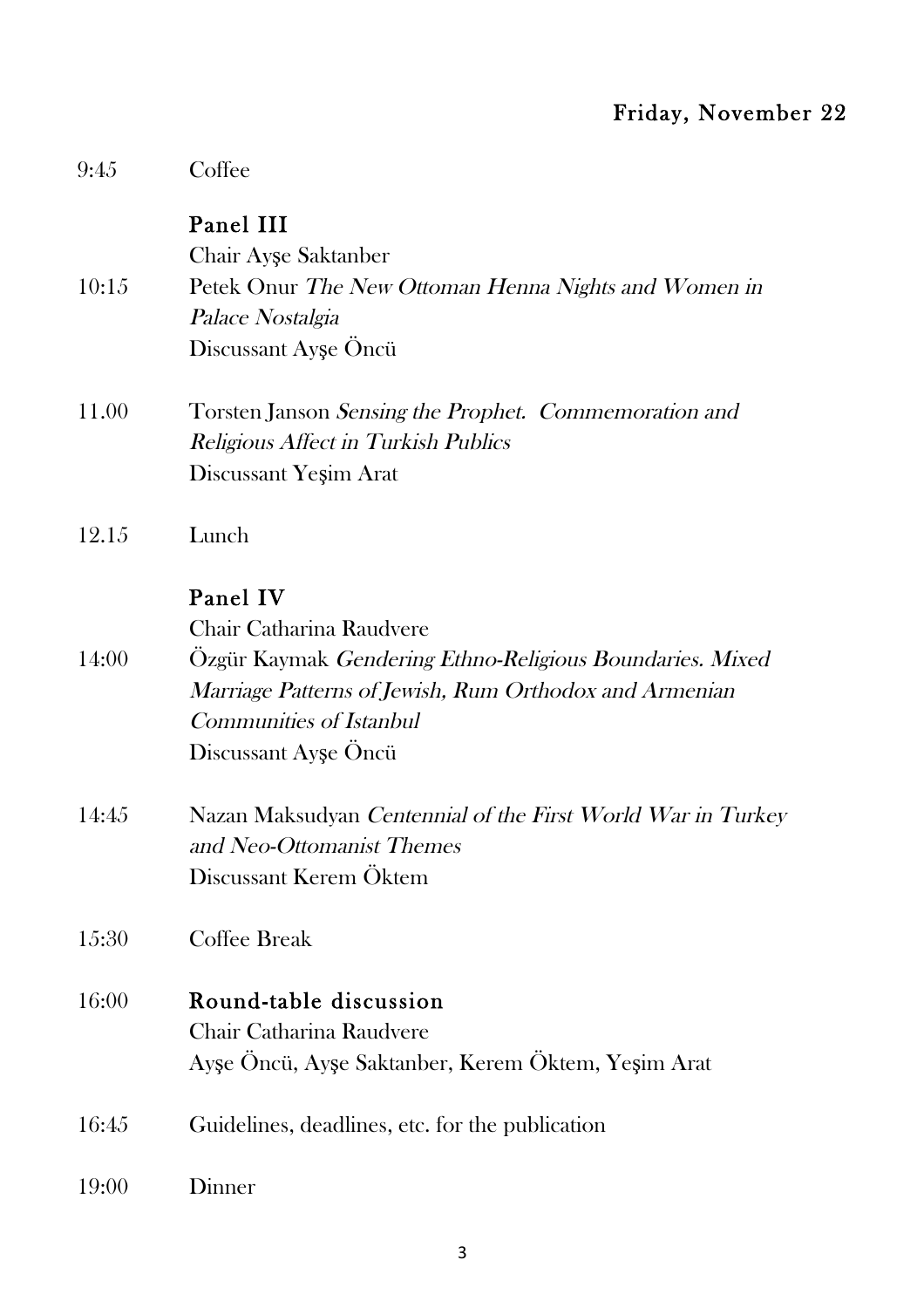Catharina Raudvere, University of Copenhagen raudvere@hum.ku.dk

#### Catharina Raudvere

Neo-Ottomanism – Ideology, Mobilization and History Cultures. Some Initial Remarks

This is workshop has been organized with the intention to bring together scholars with various approaches to the role of neo-Ottomanism in Turkey in long-term and contemporary perspectives. The impact of neo-Ottomanism on current politics is evident as is the amalgamation between religion and politics.

The special emphasis on gender and aesthetics in the title of the workshop is an invitation to broad discussions about the attraction of the neo-Ottoman model(s) and what it provides its adherents with in terms of identity and belonging, historical narratives and political visions for the future. What at first seem to only be narrow and inflexible roles for both women and men, turn out to also have the potential in some Islamist circles to point to arenas for engagement, active agency and even playfulness. The presentation will raise some questions that hopefully can serve as a platform for the further discussions during the workshop. With what analytical concepts can the agents transmitting the imagery of Ottoman ideals in popular culture and media be identified? What are the means for attracting new readers and viewers (consumers at large), and where (and by whom) are the limits drawn for the definition of Ottoman ideals? How to analytically handle the span between populism and intellectual interests?

As a closing section of this introductory presentation, I would also like to address the issue of neo-Ottomanism in a comparative perspective in order to underline it as part of a global phenomenon where quests for authenticity and excluding belongings have profound national and transnational political consequences.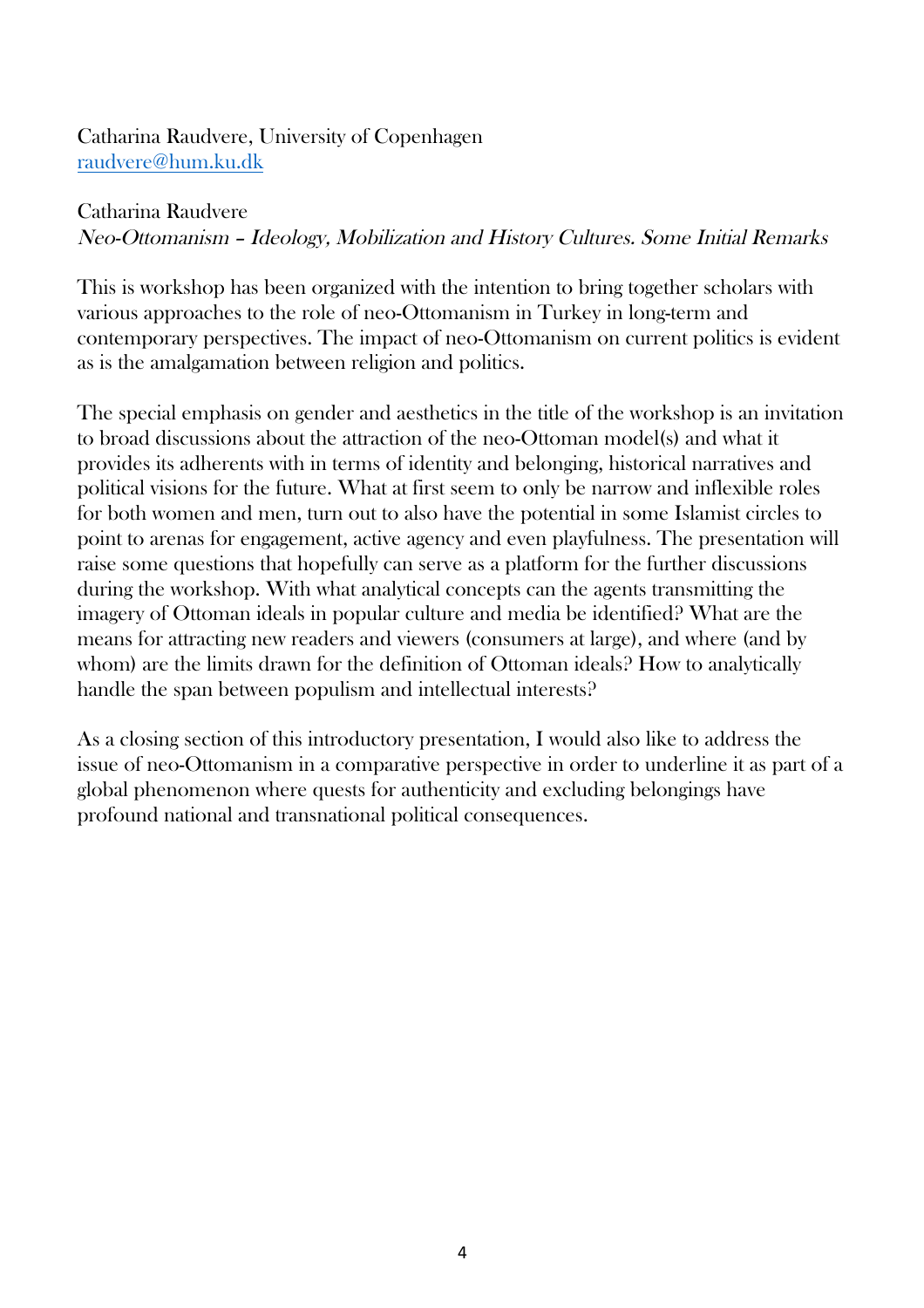#### Courtney M. Dorroll, Wofford College dorrollcm@wofford.edu Memory and Forgetting in Neo-Ottomanism. The Case of the Ulucanlar Prison Museum

In my paper I analyze the Uluclanlar Prison museum from the lens of memory studies. This case study traces historical shifts in Turkish identity from the construction of Ulucanlar Prison by the Kemalist nationalist in 1925 to the prison's present-day form as a Neo-Ottoman curated museum, focusing on changes in identity and representation that occurred when this institution was transferred from a prison to a museum. Using the example of Ulucanlar, I argue that the identity of the prison is a place to actively forget, while the museum is an institution for publicly displaying certain types of privileged memories. In this case, this shift followed the Turkish regime's change from a secular to a religious ideological identity. I will also work to show how Neo-Ottoman voices of everyday inhabitants and former inmates affected the space where the Ulucanlar prison currently stands. The changes in memory politics in Turkey will therefore be analyzed through the case study of the Ulucanlar Prison museum.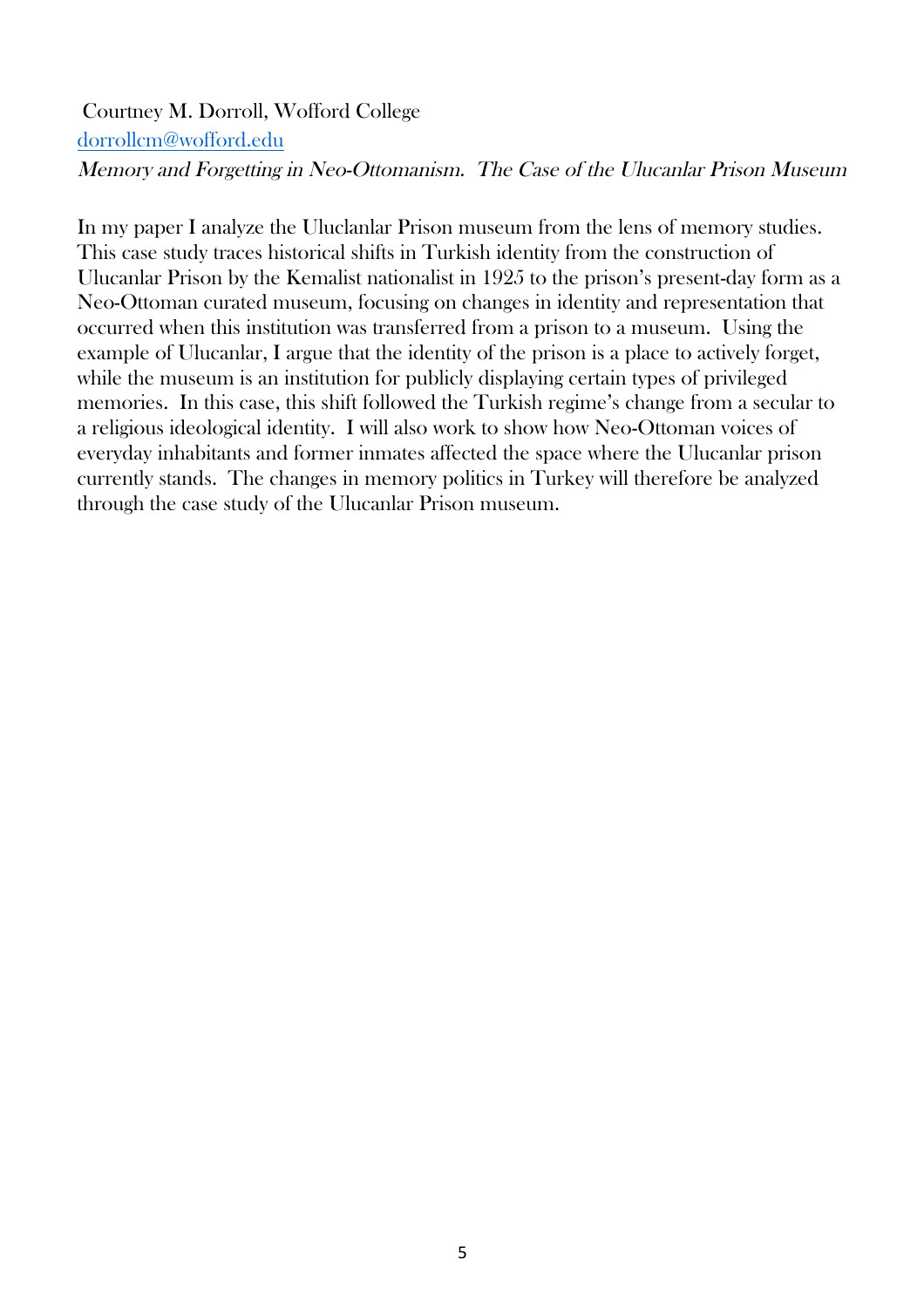#### Murat Ergin, Koç University and Yağmur Karakaya, University of Minnesota muergin@ku.edu.tr and karak014@umn.edu Neo-Ottomanism and Popular Cultural Representations of Masculinity

The recent imagery of the Ottoman imperial past in contemporary Turkey contain two trajectories. The first one is the state-driven neo-Ottomanism, which attempts to revive the past in a number of government-controlled domains, including foreign policy, education, and the design of the urban fabric. The second trajectory has to do with representation of neo-Ottomanism in popular culture, which we call "Ottomania". The commercialized representation of the imperial past in popular culture has been largely irreverent and drew criticism for representing the past "falsely". While the first trajectory tries to monopolize historical truth in a state-controlled narrative of the past, the second trajectory present a stylized and eclectic past in search of a popularized pleasure. In this presentation, we argue that the last decade witnessed the penetration of state-sponsored neo-Ottomanism into popular culture. Carrying the official narrative into popular formats, one of the most important transformations took place through the role of gendered representations. In an explicit attempt to counter the irreverent pleasures of Ottomania, a new generation of popular cultural products in line with state-sponsored neo-Ottomanism revolved around representations of a sober masculinity that were intended to correct the "false" history of the previous period and limit the options available to popular cultural Ottomania. This is no less than rewriting of an history already rewritten several times.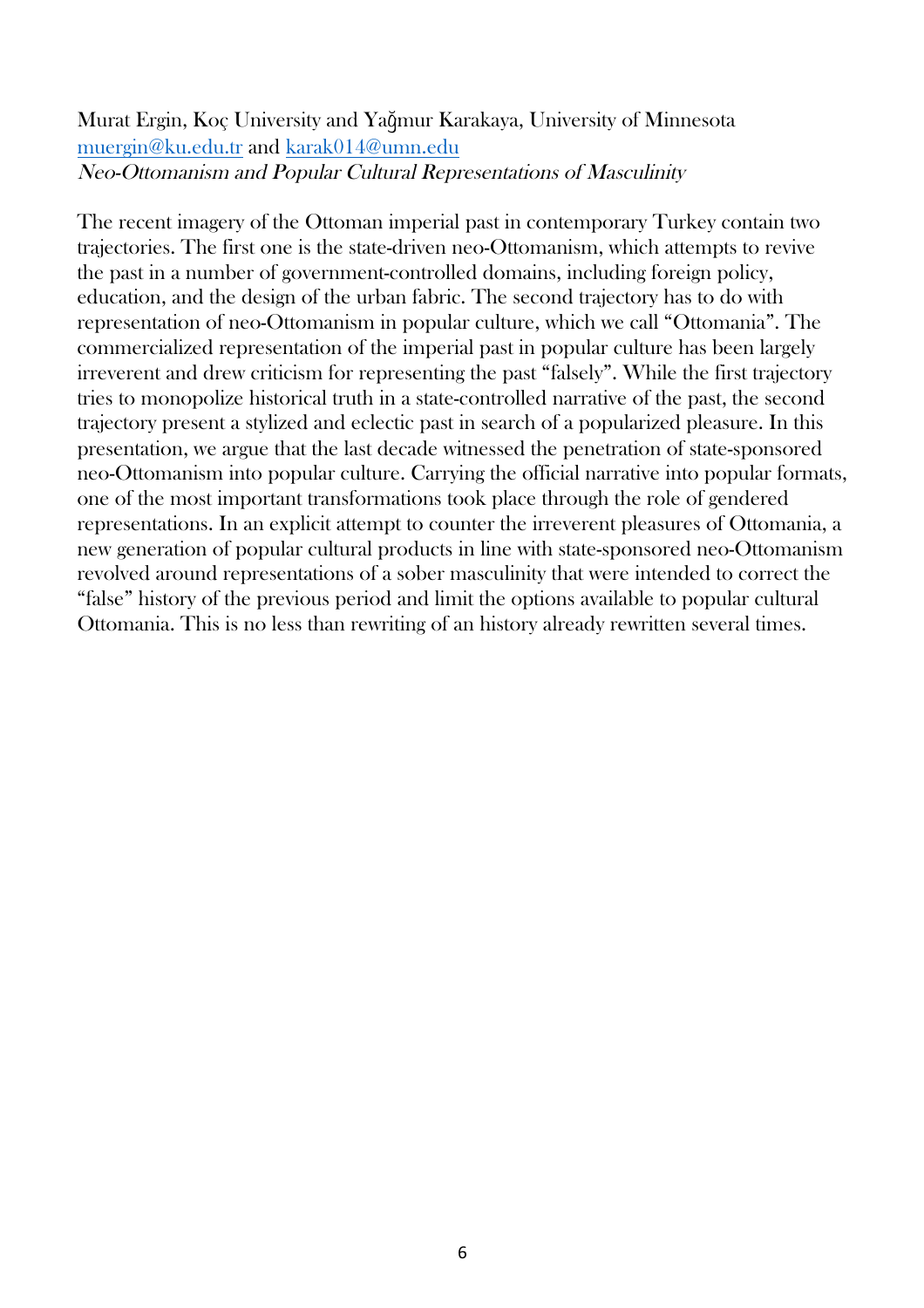Hande Eslen-Ziya, University of Stavanger hande.eslen-ziya@uis.no

#### De-Europeanisation, Neo-Ottomanism and New Turkey. Leading to all New Grounds for Patriarchy within Academia

De-Europeanisation is defined as the weakening of the EU influence on political system. But for the purpose of this paper it is more precisely defined as the weakening of gender equality discourses in domestic settings and in national public debates. It refers to the intentional loss of enthusiasm in Europeanizing the national legislation but also the intentional de-construction of the already Europeanized laws and policies as well as rules and regulations (Aybars, Copeland and Tsarouhas 2018). In the context of Turkey, this demise of EU-membership from the political agenda accompanied after AKP victory in 2011 general elections with severe backlash on gender policies. The changing Europeanisation dynamics are – referred as "democracy decline" or a "new transition" by political scientists like Plattner (2015) and Schmitter (2015). In Turkey on the other hand, such "new transition" has been indicated by the AKP itself as the New Turkey.

Under the New Turkey "the social and political order under the party's rule maintained by a new set of norms and values" (Korkut and Eslen-Ziya 2016: 13) creating an alternative narrative on the conceptions of gender equality and what it means to be woman and man. These counter narratives are what Korkut and Eslen-Ziya (2017, 2016 and 2011) refers as discursive governance. Neo-Ottomanism, according to Yavuz (1998) bears in itself the hope to "construct a new Turkey where loyalty is determined not by any exclusivist form of racial and linguistic characteristics but rather by a shared Ottoman historical experience and a broad and diffuse attachment to Islam" (Yavuz 1998: 24). This is evident in the discursive governance of the AKP government where they actively use media and public presence to create an alternative narrative on the conceptions of gender equality. In line with this assumption the main interest in this paper is to understand the newly emerging conservative so called academic (scientific) discourses, the gendered public normative order of AKP government under the New Turkey. For this I will study

articles published in KADEM Kadın Araştırmaları Dergisi (Journal of Women's Studies). KADEM Journal of Women's Studies is the official, academic periodical of the Women and Democracy Association (KADEM). It is a peer-reviewed academic journal that publishes research on gender and women's studies. The assumption here is that with neo-Ottomanism ideologies introduced under the New Turkey has created alternative antiscience discourses within academia, leading the Turkish Ministry of Education to cancelling gender equality programs for instance (2019).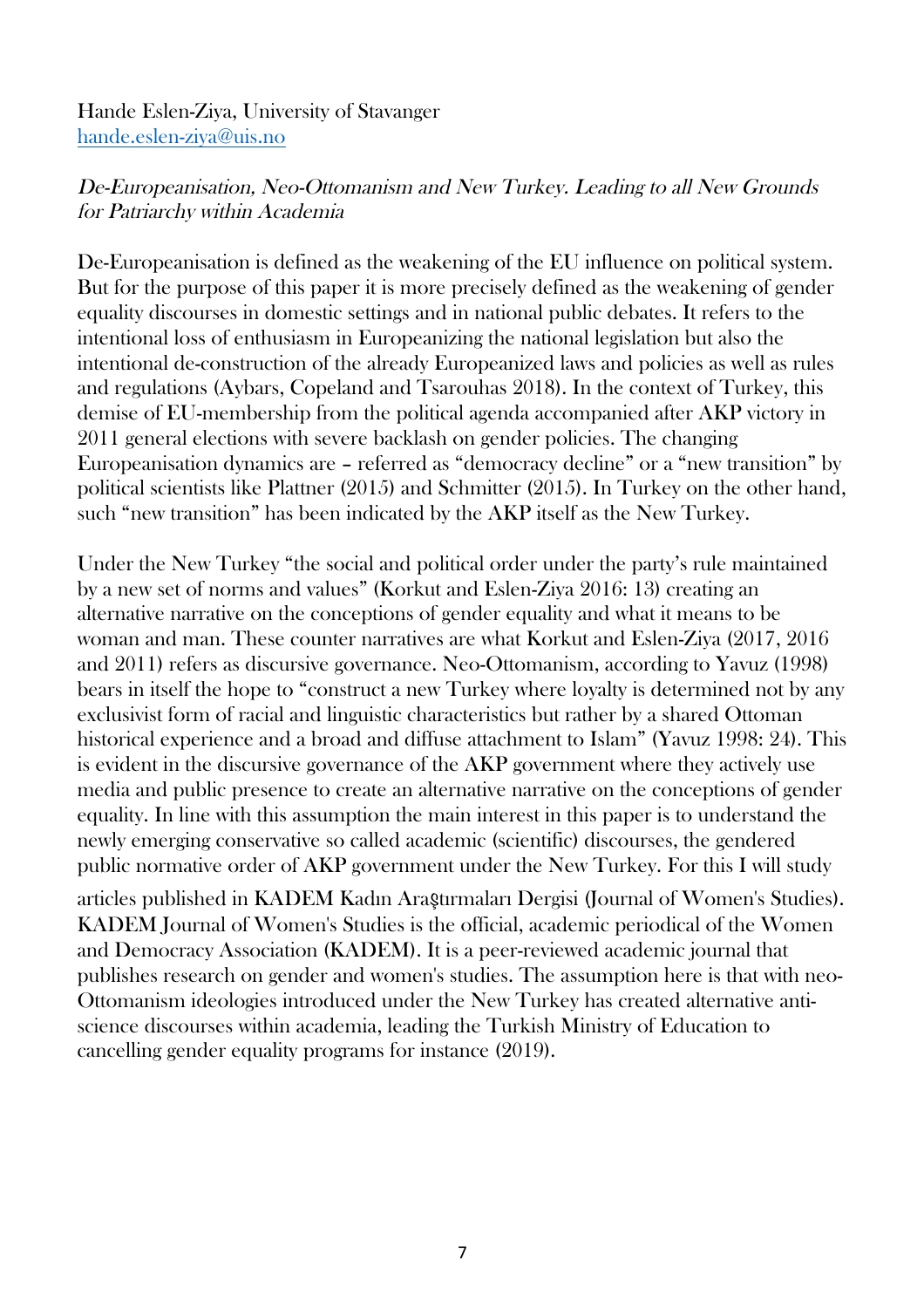#### Torsten Janson, Lund University torsten.janson@cme.lu.se Sensing the Prophet. Commemoration and religious affect in Turkish publics

Scholarly research has increasingly engaged with the multifarious aspects of 'religious politics' in Turkey and the significance of 'neo-Ottomania' in nationalist discourse, cultural production and retail. Less work has been devoted to exploring the effects of such innovative orchestrations of religious symbolism for the manifestation of the sacred, and how this relates to theological traditions of ritual and representation. Attempting to contribute to such perspectives, this paper approaches the broadening urban-religious publics in Turkey through the perspective of current memory-cultural production and informal pedagogics, in the shape of museums and educational events organized in public space.

Specifically, the paper explores two interrelated yet different modi of commemoration of the Prophet Mohammed, exploring their institutional/pedagogical as well as rhetoric/symbolic staging: (1) the curious case of the rise, success and fall of 'Holy Birth Week', the increasingly public, official and Republican celebration of traditional Mevlid Kandili, commemorating the birth of the Prophet; and (2) the increasing significance, popularity and public visibility of the Ottoman artform of Hilye-i Şerif, the calligraphic

'portrait' representing the features of the Prophet, the importance of which recently was reaffirmed with the 2016 establishment of the Hilye-i Şerif ve Tesbih Muzesi.

Apart from exploring the institutional organization of these expressions of state initiated religious-commemorative culture in public space, the paper will devote particular attention to the affective aspect of representation. How are audiences invited to sense the Prophet, through the appeal to bodily, emotive and gendered states and virtues? How does the appeal to moral, pious and political virtue co-occur with the imagination of the persona of the Prophet (such as bodily features, composure, fragrance)? Again, how is this symbolically rendered, metaphorized and pedagogically staged (in forms/tropes such as the Arabic calligraphic sign; the Rose; the Prophetic Cloak/Cosmos; the Planet Earth; the Humankind)? And finally, how are such bodily-cum-symbolic representations woven into a broader texture of current Turkish-Islamic body politics, gendered/gendering publics and affective-historiographic appeal?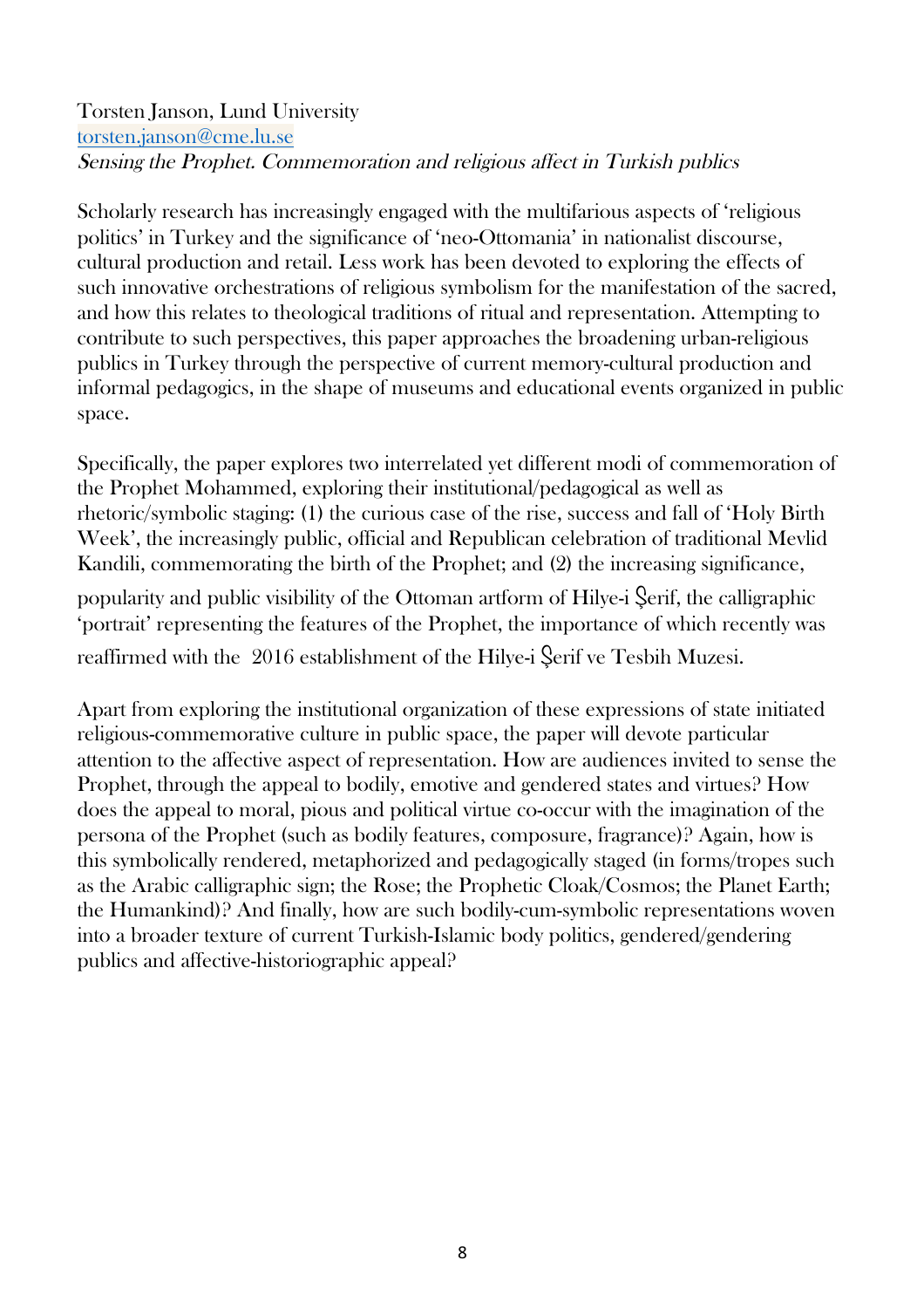#### Özgür Kaymak, Researcher, Lecturer. kaymakoz@gmail.com Gendering Ethno-Religious Boundaries. Mixed Marriage Patterns of Jewish, Rum Orthodox and Armenian Communities of Istanbul

In today's world geography, where borders are blurred and transnational migration has become commonplace, there is frequent emphasis in the literature that romantic relationships and marriages between individuals belonging to different racial, ethnic and religious groups have increased in the present and recent past. Romantic relationships provides a key test case for boundary crossings because they brought into sharp relief assumptions not only about community and assimilation, but also about the sanctity of the intimate sphere of love and family. Despite the growing interest in this issue, there is no agreed-upon scholarly definition of mixedness. In this study we define mixed marriage as a marriage or union between individuals who belong to specific groups —such as race, ethnicity, religion, or some combination of these—that are constructed, depending on the time, the place, and the context, as "different" and socially "distant."

This study –where the majority of population consisting of Muslims in Turkey– focuses on the mixed marriages between individuals from Rum Orthodox, Jewish and Armenian communities with Muslims, who are legally regarded as ethnic-religious minorities and clustered in the urban geography of Istanbul with the ever-decreasing population. There have been little attention paid into the private sphere dynamics and practices of non-Muslims of Turkey. This research will try to understand the identity construction of Rum, Jewish and Armenian communities in the private sphere within the context of mixed marriages. In this study the following questions will try to be analyzed: What are the perspectives of non-Muslim individuals, community leaders and religious people for mixed marriages? What are the strategies and struggle methods adopted by the mixed couples against the resistance and barriers developed by their families, their social communities and religious authorities (i.e. conversion)? Do mixed marriages between non-Muslims and Muslims pose a threat to assimilation or do they open the door to multiculturalism, pluralism and hybrid family practices? Furthermore, gender roles in non-Muslim families, gendered division of labor, differences in parents' approach to girls and boys in mixed marriages, the gendered structure of the ethno-religious boundaries drawn between the minorities and the wider society are also problematized. We will benefit from 60 in-depth interviews conducted between 2018-2019 with the members of Rum Orthodox, Jewish and Armenian communities from different social class, age and gender, who are residing in Istanbul. The data collected through this fieldwork will be presented in the light of the debate in the family&marriage, gender and minority literature.